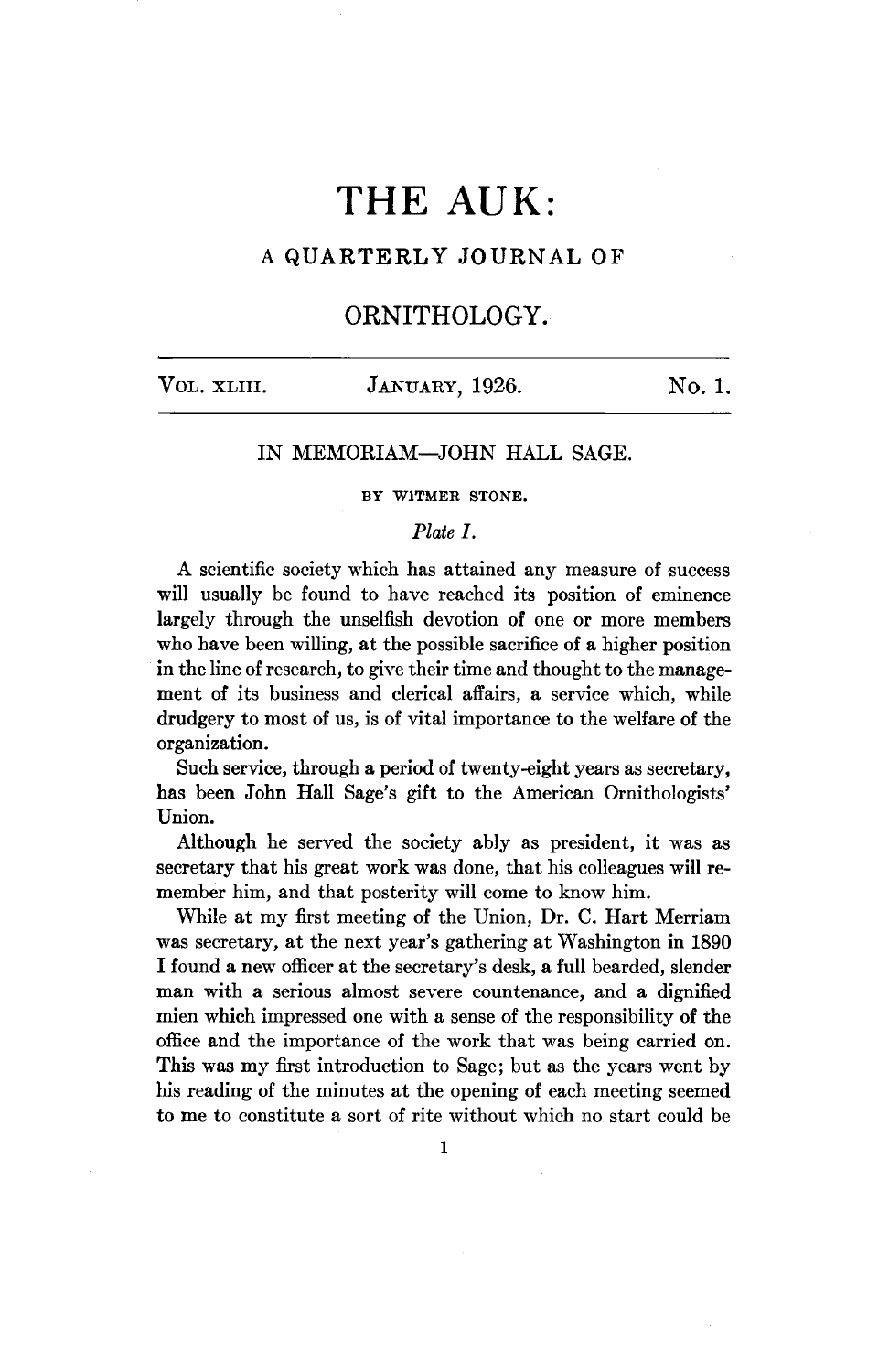



Anoxhage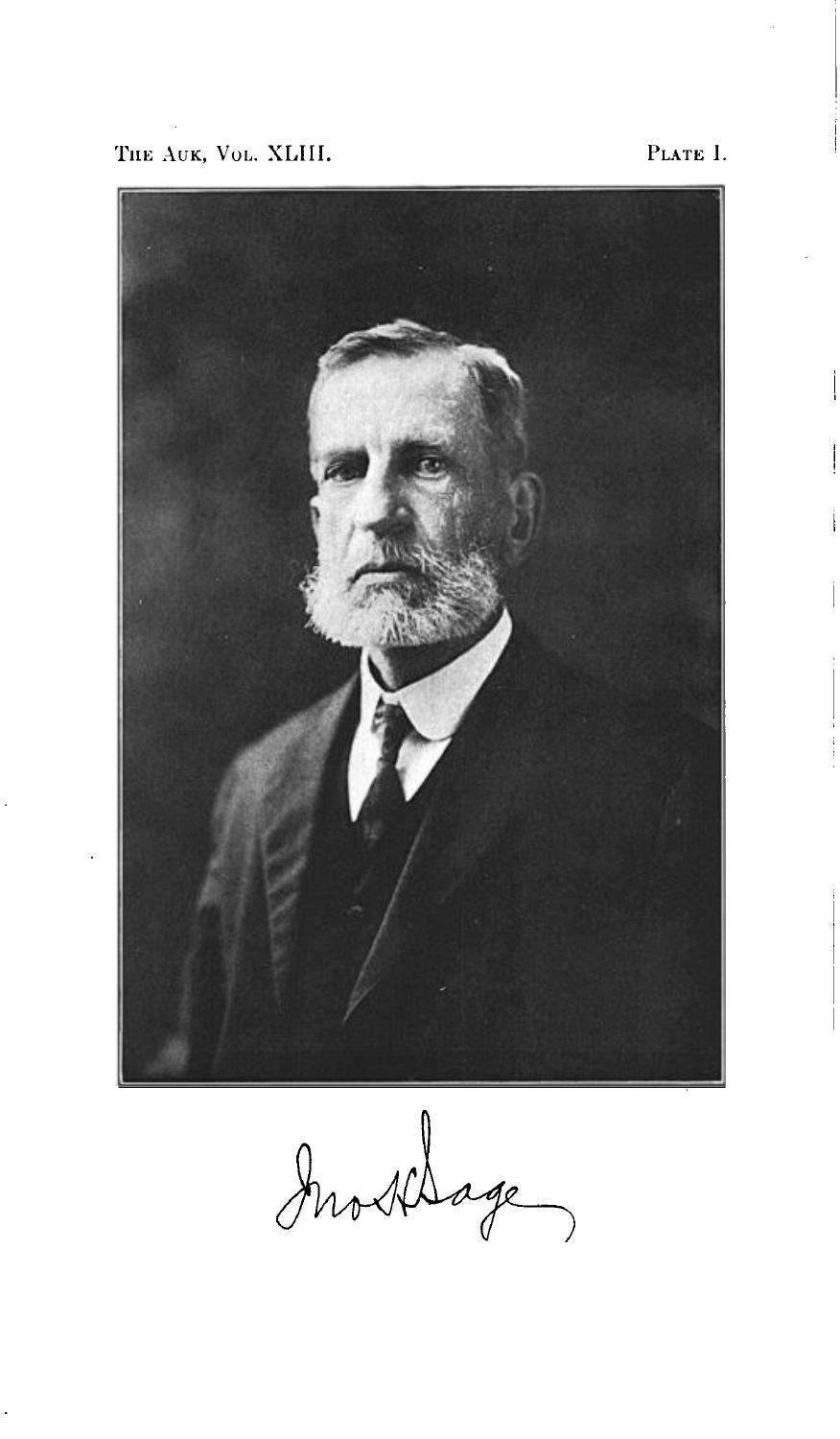**made. The call of the chair has made no lasting impression on my mind but it seems as if I shall never forget Sage, as year after year he arose, and in a rather nervous, though none the less impressive manner, read from the little red morocco-covered minute book, "The nineteenth meeting of the American Ornithologists'**  Union convened in New York City"---or in Washington or in **Cambridge, as the case might be. Then it seemed that the proper A. O. U. atmosphere had been attained and that another session had actually begun.** 

**And now a long series of those rather sumptious red backed volumes, symbolic of the dignity of the Union as Sage conceived it, stand as a lasting record of the activities of our society and a monument to the conscientious service of its secretary.** 

**The record itself is written throughout in his own clear hand- too sacred to be entrusted to any transcriber--and those of us who were associated with him during the meetings know full well how he worked far into the night--or even morning, to keep his rough minutes up to date and prepare the finished record for the next day's session.** 

John H. Sage was the recorder par excellence. He rarely missed **a moment of a session, keeping a scrupulously accurate personal record of all that transpired, though he figured actively before the meeting only when reading the minutes or when making an announcement at the request of the chair. lie rarely if ever missed a meeting during his long term of office and made preparations far in advance in order to be present, even though part of his vacation might have to be devoted to the trip.** 

Such was John H. Sage the secretary, but he was far more than **that to the American Ornithologists' Union, for in spite of his engrossing duties he was always keen for the field trips, dinners, receptions and other functions connected with the meetings, which he felt it his duty to attend. He was alert to welcome new members and to introduce them to those whom they desired to meet, and eager to meet personally those whom he had previously known only as correspondents, and it is no small wonder that his letters, written after his return from a meeting, so often speak of the strenuous week just passed.** 

**lie entered enthusiastically into the preparations for every**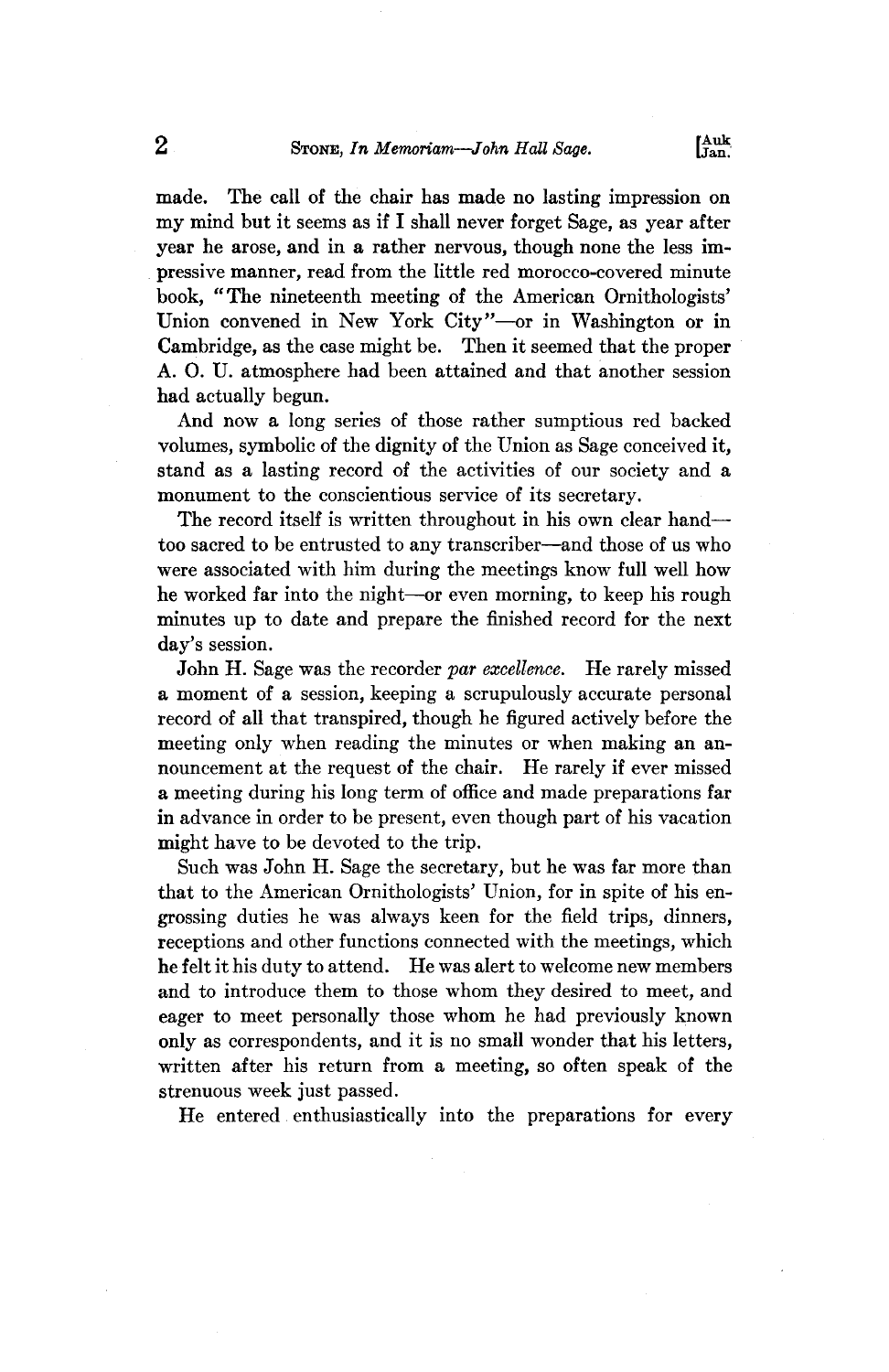**meeting, and daily letters and post cards poured in to the local committee advising them of members who had signified their intention of being present, or of the titles of papers that had been offered for the program, and he was generously appreciative of any suggestions for making the meetings more successful.** 

**During his term as president and after his retirement from office, when relieved of the drudgery of the meetings, he still maintained the same active interest and his successor has testified to his helpful assistance and advice. He continued to attend the meetings and to participate in all their activities to the end, making all the more evident to us today the great loss that we have suffered in his passing and the gap in our ranks that can never be filled.** 

**John Hall Sage was born in Portland Connecticut, on April 20, 1847, the son of Charles Henry Sage, Judge of Probate for the District of Chatham, and Eliza Hall. On his father's side he was descended from David Sage who was born in Wales in 1639 and came to America in 1652, settling in Middletown, Connecticut, and becoming identified with the earliest history of that town. The Sage family is of Scandinavian origin, branches having been started in England, Scotland and Wales by immigrants from the Scandinavian peninsula and the name is very old being a Norman softening of the Scandinavian Saga, meaning the historian or literary man of the community. It first appears in English records in 1066.** 

On his mother's side Sage was descended from John Hall who **came from England to Boston in 1633, and removed to Hartford, Connecticut in 1650, so that his family had long been identified with the immediate neighborhood in which he passed his entire life. No wonder that, as one friend has said, he possessed all the sturdy qualities of New England character or that another regarded him as a fine product of old Connecticut.** 

**He was educated at the common schools of Portland and at the Bridgeport High School and began his business career as a clerk in the office of the Aetna Life Insurance Company, in Hartford, Conn. Here he remained until 1873 when he became teller in the First National Bank of Portland and was in 1879 advanced to the post of cashier in the same institution. He likewise in this year became treasurer of the Freestone Savings Bank of Portland and**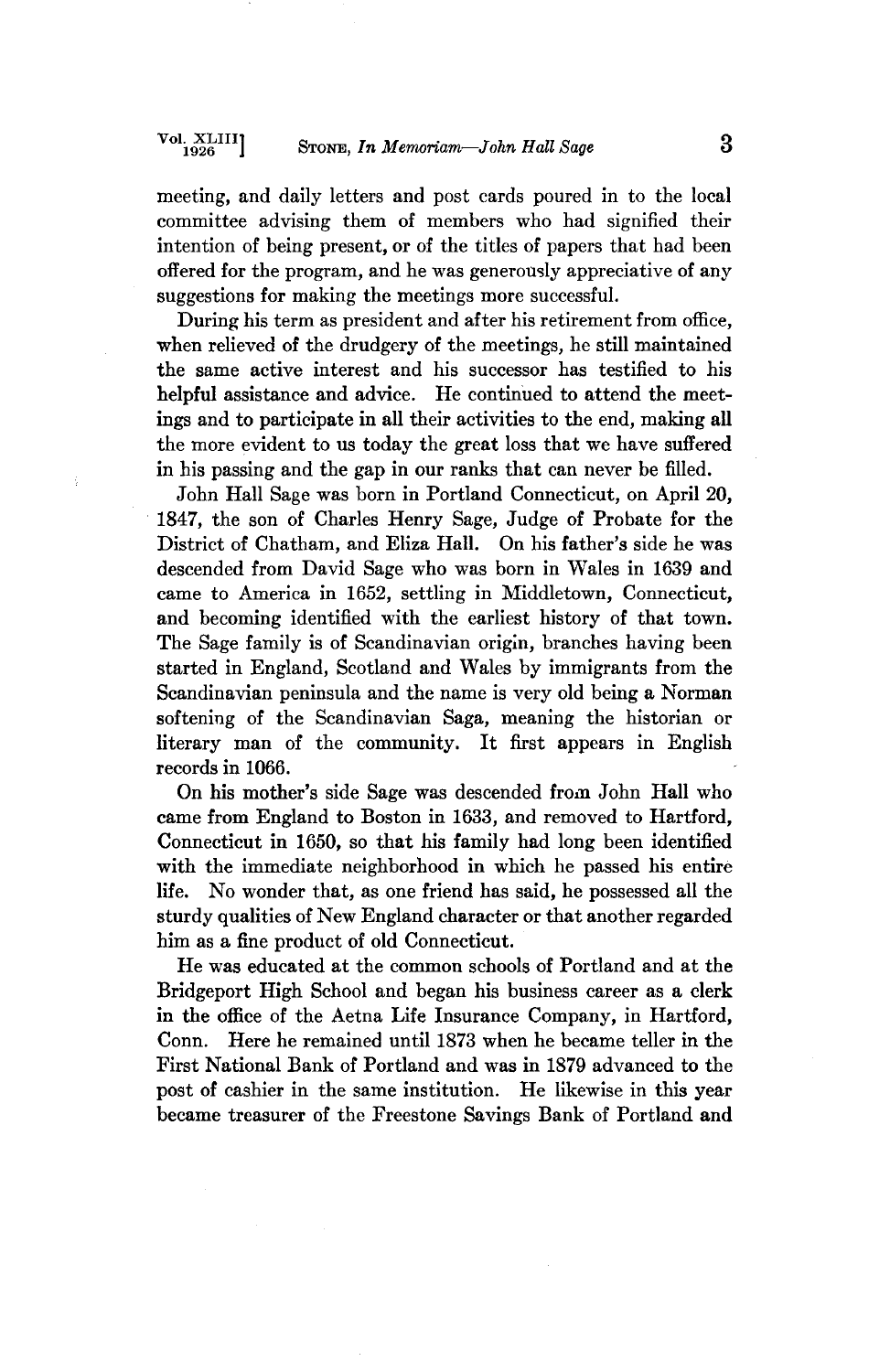**later its president, while upon the merging of these two to form the Portland Trust Company, in May 1925, he became chairman of the Board of Directors.** 

**His long unbroken connection with these two institutions, extending over fifty years, constituted his entire business life which was a notably simple and tranquil one. Measured by the usual standard of dollars and magnitude of operation, this career was not what could be called a conspicuous one, but the vital thing in his business life was the character and personality that he brought into it, to the end that these two institutions virtually became the character and personality of John H. Sage. He administered his trusts in a painstaking and extremely conservative manner, with a character of utter integrity pervading all his actions. That he became head of both institutions is evidence of his ability.** 

**He was also a director of the Brainerd, Shaler and Hall Quarry Company of which his father had been treasurer, and of the Portland Water Company and served his local community on various boards and in minor offices, being chairman of the selective draft board of his district during the war. He was also for a time president of the Middletown Hospital, and later a member of its Board of Directors.** 

**Mr. Sage was a devout Episcopalian and was deeply interested in the affairs of the Episcopal Church to which he gave much time and genuine interest. He was treasurer of the Diocese of Connecticut and for forty years a vestryman and warden of Trinity Parish, Portland, as well as a trustee of the Berkeley Divinity School at Middletown, Conn.** 

**History also claimed his interest and he was well versed in all matters relative to his native town, county and state. One of his important publications--the only one outside the field of natural history combined both of these interests--a volume on 'Memorials and Other Gifts to Trinity Church, Portland, Conn.'** 

**Mr. Sage was married on September 16, 1880 to Agnes Farwell Kellogg daughter of Elijah C. and Harriet Isham Kellogg of Hartford, Conn. and had one daughter, Harriet Eliza Sage, now the wife of S. St. John Morgan of Chestnut Hill, Mass., to whom I am indebted for much data relative to his early life and business career.** 

Mr. Sage passed most of his life at his home, spending his vaca-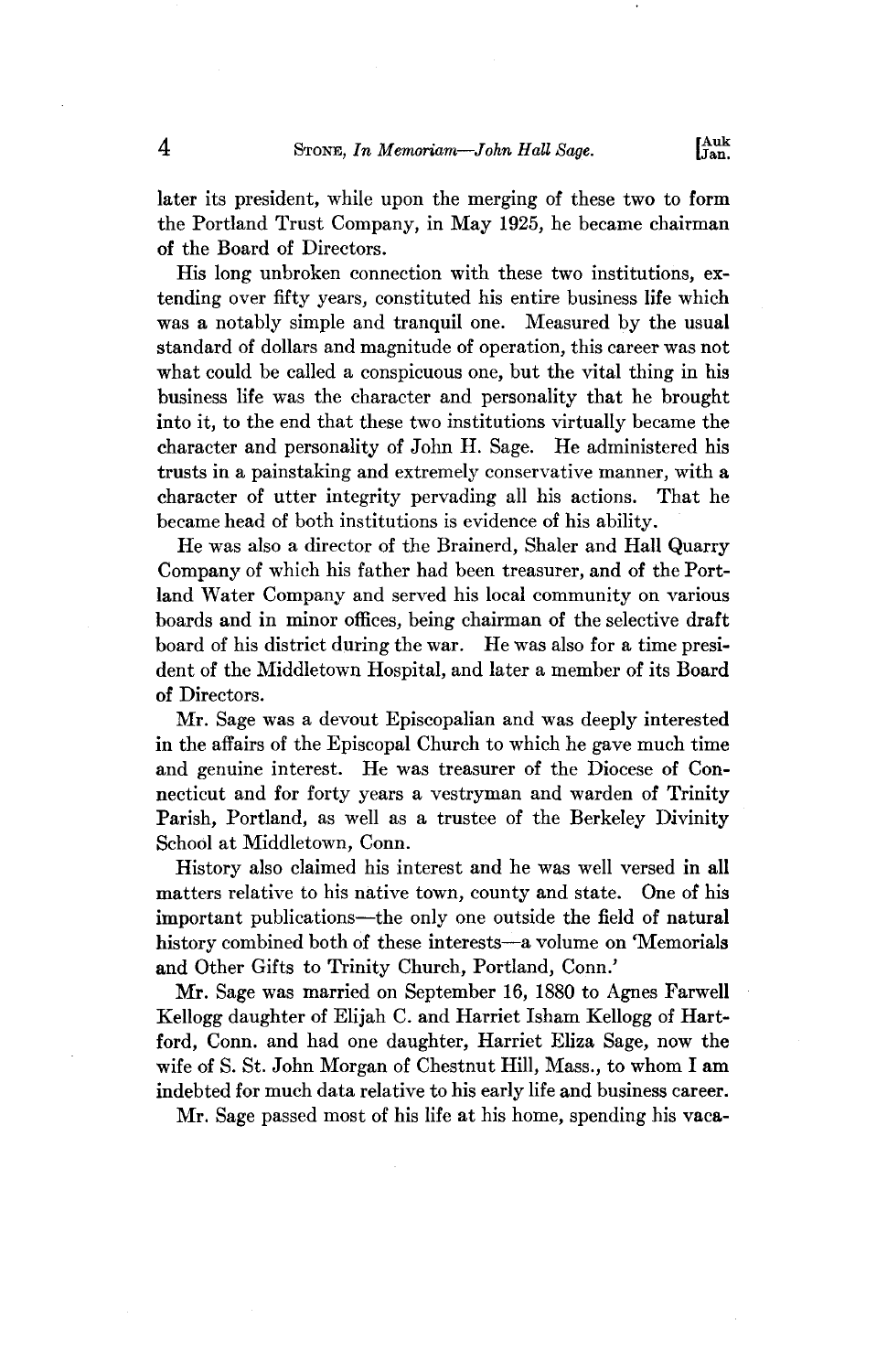**tion whenever possible in the Maine woods, while for the weekends in summer time he joined his family at their cottage on the Rhode Island coast. He twice made tours of Europe; once in the spring of 1878, when he visited England, France, Germany and Holland, and again in 1897, when he went to Italy and thence to Switzerland, France and England. In 1898 he joined Dr. C. Hart Merriam on his biological survey of Mt. Shasta, California, and in May 1915 was one of the members of the A. O. U. who attended the meeting in San Francisco. This seems to have been the**  extent of his travels except to attend the meetings of the several organizations with which he was connected. Besides the A.O.U. **organizations with which he was connected. and Nuttall Club he was a member of the Cooper Ornithological Club, Wilson Ornithological Club, Connecticut Botanical and I-Iistorieal Soeieties, Linnaean Society of New York, Biological Soeiety of Washington, New York Academy of Sciences and Fellow of the American Association for the Advancement of Science.** 

While the varied activities that have been briefly outlined would **seem enough to make up a full and active life, we all know that**  Sage's major interest was additional to all of these—his love of **nature and his study of ornithology.** 

**He was not a great ornithologist in the technical sense, nor would**  he for a moment have claimed such a designation. He, like many **another lover of nature, chose a business career as one of the necessities of llfe and steadfastly regarded ornithology as his pastime and hobby; unlike many others, however, he was determined to make the most of it and not become a mere dilettante. He therefore made choice again and elected to specialize on the birds of Connecticut, realizing that with a limited time and opportunity one can accomplish more in a special field than by trying to spread over the whole range of the subject. At the same time he took a healthy interest in the broader aspects of the science, and, when opportunity offered, derived intense pleasure in studying the birds of other parts of the country and comparing them with his home fauna, while he kept well abreast of the literature of the subject.** 

**In his chosen field he stood preeminent. No one had a more**  thorough knowledge of the birds of Connecticut and no one had **devoted so many years to their study. His earliest notes were all placed at the disposal of Dr. Merriam when he was preparing his**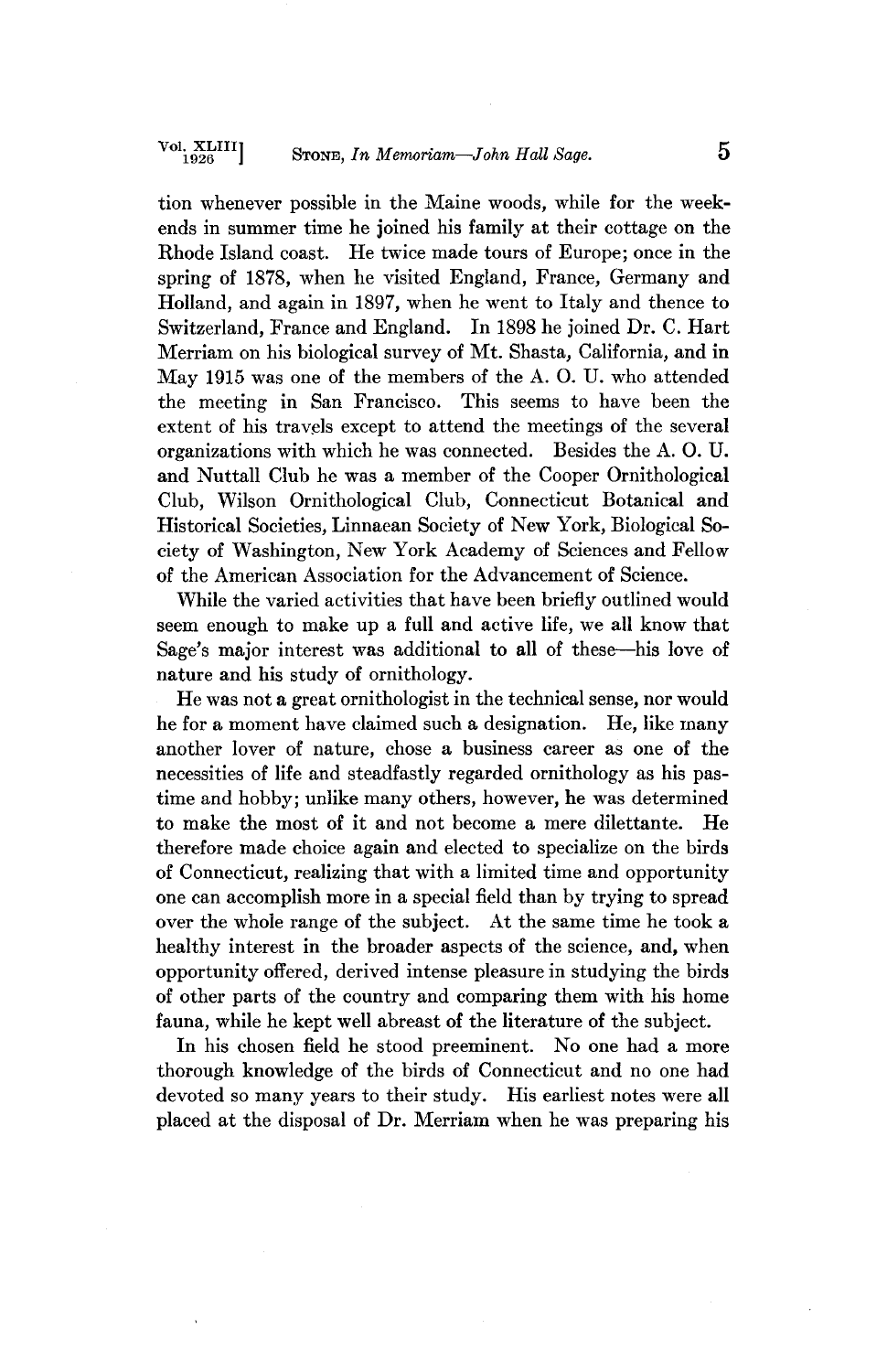**'Review of the Birds of Connecticut,' published in 1877, and form an important part of that work. By 1891, however, he was planning a work of his own on the birds of his state, which finally took form in a state publication issued in 1913 in conjunction with Dr. Louis B. Bishop, assisted by W. P. Bliss, and forms one of the most carefully compiled state lists that we have. His short notes on Connecticut birds, contributed to the various ornithological journals and to the local papers, number about 100, beginning with an article entitled 'Birds of the Garden and Orchard' published**  in the 'Middletown Constitution' in 1878. **lieations are almost entirely limited to the birds of his native state, although while acting as the ornithological editor of 'The Observer,' a post which he held from 1890 to 1896, almost throughout the life of the journal, he published many reviews and accounts of matters of current interest relating to birds and bird students, while his last contribution was an appreciative biographical notice of his life-long friend, Robert O. Morris, which appeared about a month before his death. His scientific researches brought to him**  well merited recognition in the degree of Master of Science con**ferred upon him by Trinity College.** 

**Mr. Sage's collection of birds bequeathed to the Wadsworth Athenaeum, of Hartford, consisted mainly of Connecticut specimens, of which he had accumulated remarkably complete series of beautifullyprepared skins. He was particularlyinterested in the supposed hybrids, Brewster's and Lawrenee's Warblers, which find in his immediate neighborhood their center of abundance and of the study of which he never tired, referring to them again and again in his letters.- He was a most enthusiastic collector, exhibiting an almost boyish delight in the acquisition of some rare specimen and this enthusiasm he never lost, even though during his latter years he had to entrust his local collecting largely to the caretaker of his property, Samuel Robinson, whom he had known for most of his life and who had been in his employ for over forty years, accom**panying him on most of his collecting trips about home. **shared all of his employer's outdoor interest fully and intelligently and came to have a pretty thorough knowledge of the local bird fauna.** 

**Sage was always a collector and had no patience with those who**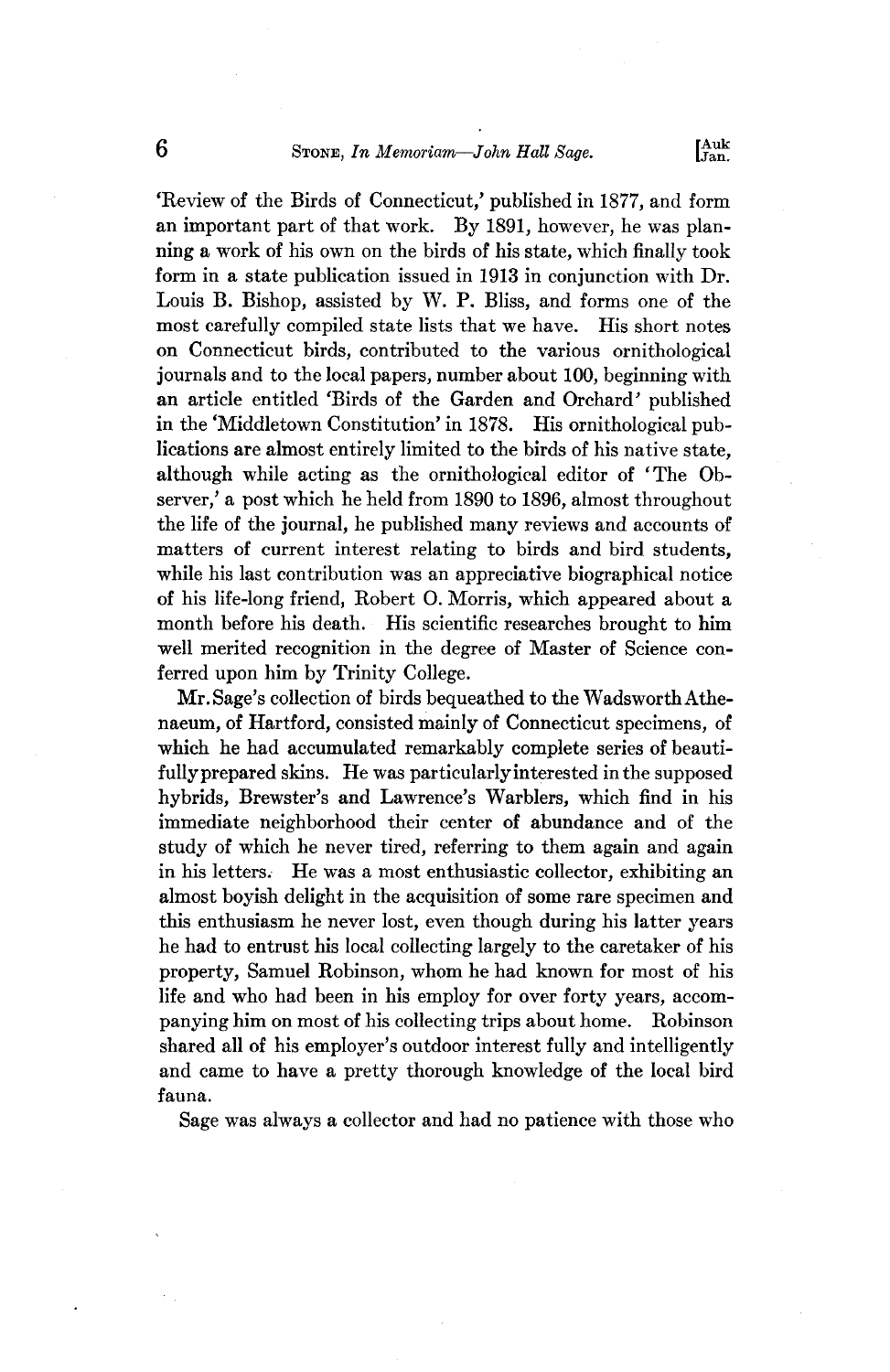**did not believe in shooting birds for scientific purposes. At the same time he was heartily interested in the protection of birds in general and gave staunch support to the work of the Connecticut Audubon Society. Those who knew him only as the silent, retiring secretary of the Union will be surprised to learn that he gave frequent bird talks before women's clubs and various local nature societies and personally conducted parties of bird students on early morning walks about the country, or met them at the Hartford Scientific Society's rooms and explained the collections, of which he was the curator. Many a young ornithologist, too, was indebted to him for generous assistance when beginning his studies or aid in procuring a permit for the collecting of specimens.** 

**One of his close friends and appreciative ornithological pupils writes me: "His house, built on a quiet street surrounded by several acres of lawn and garden and shaded by noble elms, was the mecca of all bird lovers and there the members of the Hartford Bird Club and those of other cities often gathered to view his wonderful collection of bird skins, all carefully labelled and laid in the drawers of his cabinet." And one of his publications is a little booklet containing a list of ninety-one species of birds that he had found "within the fenced enclosure" about this same house and ten others that had been seen flying over.** 

**Fieldwork, either observing birds or collecting them, was his delight and he never wearied of helping others to appreciate its pleasures. His letters, when they refer to birds, always speak of some tramp through the woods and fields, some rare bird present in his home yard or some specimen just secured for his collection.** 

**Sage was rather delicate in early youth and probably for this reason was urged to observe the wild flowers and birds and learn to know and recognize them. His mother, who in a purely amateurish way was fond of nature, encouraged him at a very early age to seek out and collect natural history specimens and this was doubtless the primary influence that developed his interest.** 

**Indeed, in conversation with his intimate friends, he not infrequently referred to his mother's influence upon his life and attributed to her wisdom and devotion his love of nature and outdoor life which he considered was responsible for much of the health and pleasure that he had enjoyed.**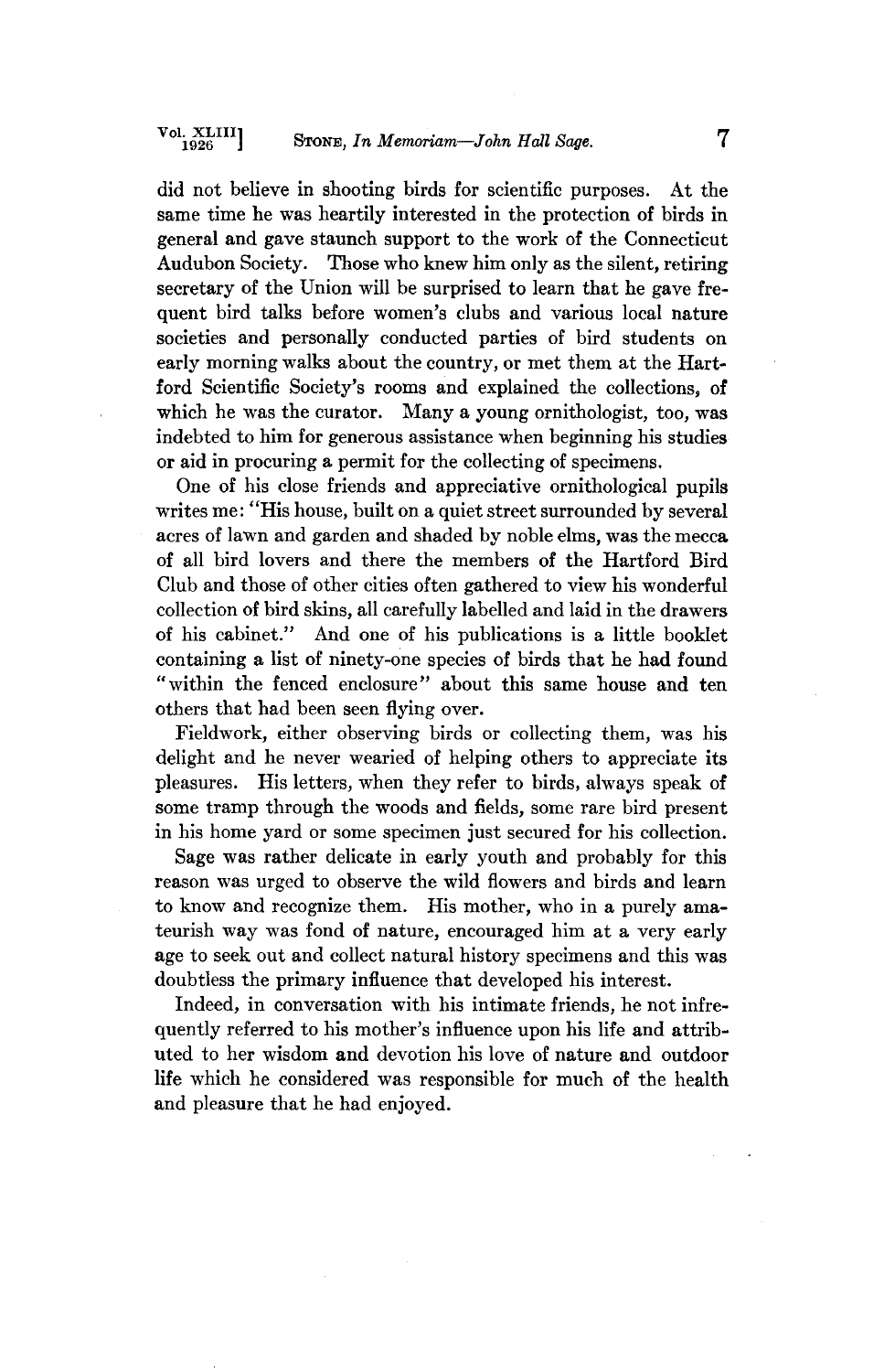**Then his association from boyhood with William Wellington Coe, a lad of kindred interests some five years his senior, helped to crystallize his interest in birds. Mr. Coe was later cashier of the Portland Bank and his daughter, Mrs. Charles H. Coles, writes me that it was he who induced Sage to leave his position in Hartford and enter the bank so that they might be more constantly together and devote all their spare time to their mutual interests. Like many other ornithologists of the last generation they at first mounted their specimens and they are said, by those who saw them, to have been exceptionally well mounted. Coe died in 1885 at the age of 43 and his death was a great shock to Sage who never forgot him and often spoke of the loss that he and the science of ornithology had sustained.** 

Sage's first ornithological acquaintance outside of his home **neighborhood was apparently C. Hart Merriam who, while a student in the Sheffield Scientific School at Yale, in 1874, heard of two bankers in Portland, Coe and Sage, who were actively engaged in the study of ornithology. He went to visit them and was most cordially received. They showed him their collections and, as already stated, turned over to him their note books, large folio business ledgers, Coe's often with humorous notes and sketches on the margins, Dr. Merriam tells me, to be used in the preparations**  of his forthcoming work on the birds of the state. beginning of a life-long friendship between Sage and Merriam. **Trips were immediately planned to points on the New England coast and later Sage visited Merriam's home in the Adirondack region.** 

**Ruthyen Deane tells me that he first got into correspondence with Sage as early as 1872 but he did not meet him personally until 1878 when he went up to Cambridge at Deane's invitation, meeting William Brewster and other Cambridge ornithologists and attending a meeting of the Nuttall Club of which many years after, on its fiftieth anniversary, he was elected an honorary**  member. Dr. A. K. Fisher, whom he met about 1883, became one **of his closest friends, and he visited him frequently in Washington in later years. He first met Elliot Coues in 1875, while he called on Prof. Baird in the Smlthsonian Institution as early as 1865 when but eighteen years of age. He writes of this visit: "What a kind**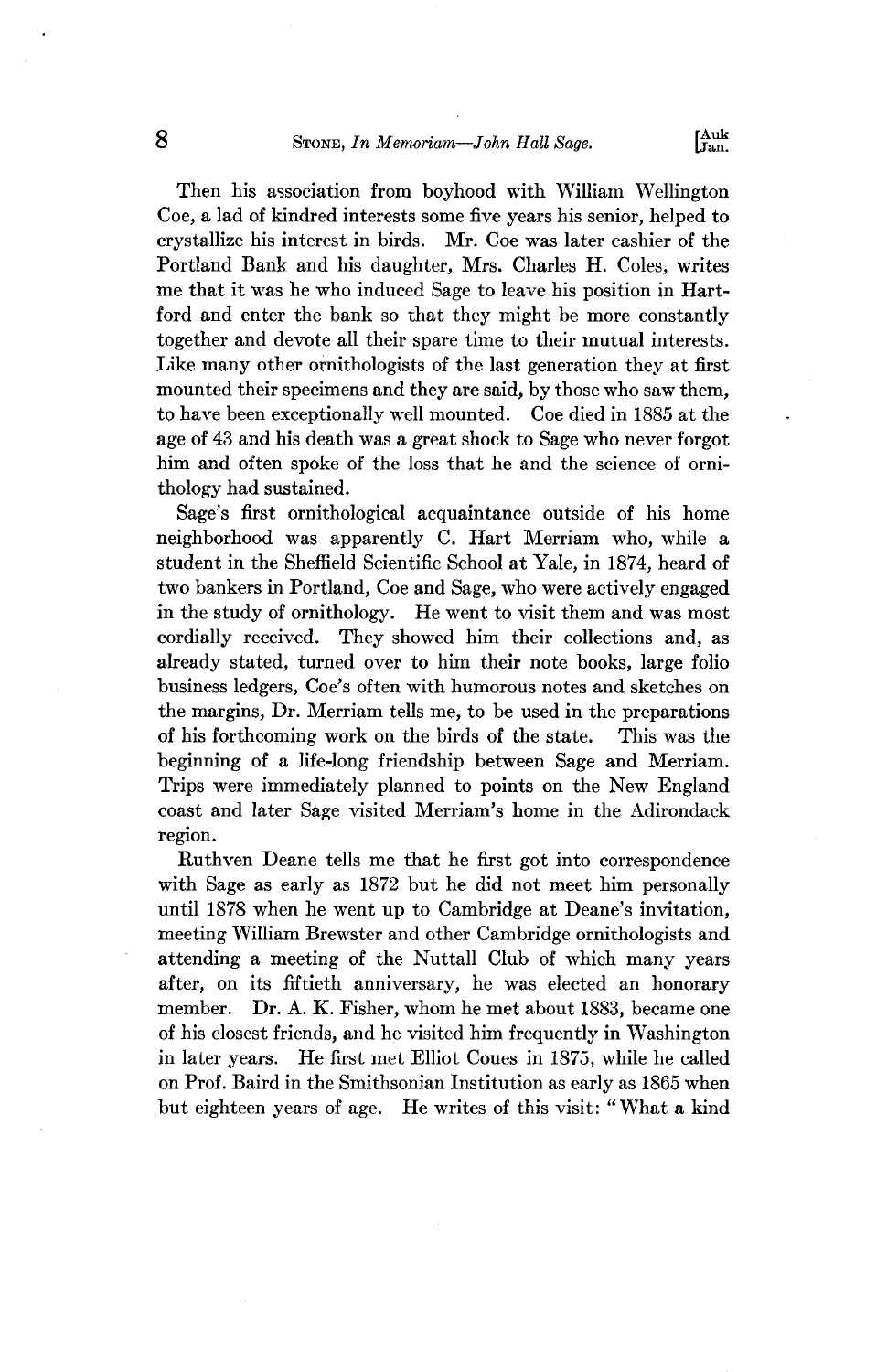**and sympathetic man he was. I shall never forget the attention he paid me. What a long and delightful chat we had on birds."** 

This early acquaintance with several of the men who were in**strumental in organizing the American Ornithologists' Union naturally resulted in Sage being among those who were elected active members at the first meeting. Why he was not in attendance at this meeting and thus failed to become a founder is not clear. He, however, immediately rendered the newly formed society an important service. The 'Ornithologist and 051ogist' was at that time one of the leading bird journals of the country, devoted to**  the collecting of birds and eggs and with a representative and **country-wide clientele, composed largely of the younger bird students. The editor, J. M. Wade, was a rather eccentric character and, not having been included among those invited to the organization meeting, wrote for his paper an amusing but highly**  sarcastic article about the A. O. U. which would undoubtedly have **prejudiced many against it. At Mr. Sage's personal request,**  however, he cancelled it and had other pages printed, delaying the **issue of the magazine until the necessary substitution could be made. The incident is interesting not only from its possible bearing upon the A. O. U. but as illustrating the hold that Sage had**  upon all men of his acquaintance and the high regard that they **had for his opinion.** 

Sage's connection with the Union has already been described; **elected secretary in 1889, he was annually reelected until 1918 when to his great surprise--for deserved honors always surprised him--he was unanimously chosen president, an office which he**  held for the usual three terms, becoming then a member of the **Council, ex officio, for life. He was also chairman of the investment trustees and in 1888 had become a life Fellow.** 

**A man's character and interests are well reflected in his letters and this is notably so in the case of Sage. In nearly every letter**  that he wrote to his naturalist friends, after disposing of the matter in hand as quickly and concisely as possible, there is some pleasing little postscript dealing with bird study, or some humorous allusion **to one of his ornithological associates or some recent incident that**  struck him as comical. With his stern and serious countenance, a casual acquaintance would never suspect that back of it lay a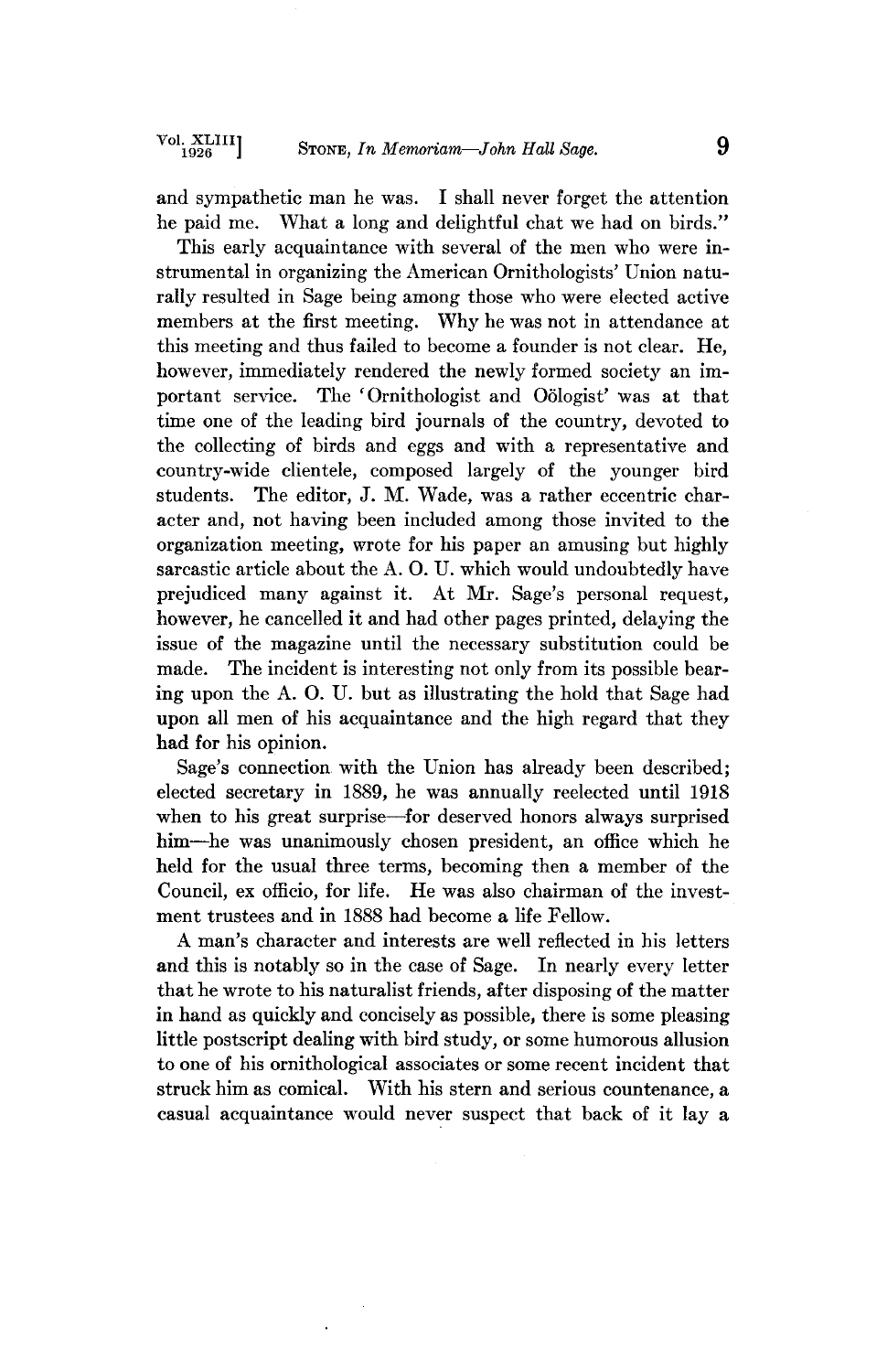**fund of good natured humor and a thorough appreciation of every witty remark, every harmless joke or amusing situation. And yet this sense of humor, bubbling over with fun and loving kindness, was one of the most striking characteristics of the man to those who knew him well.** 

**In his long correspondence with Ruthyen Deane, lasting over fifty years, extracts from which have kindly been placed at my disposal, there are numerous examples of this kind. Under date of May 14, 1874, he adds as a postscript, "just took a beautiful**  adult Cape May Warbler. Shot it from my chamber window. have never seen this warbler before. I am much pleased with the Bulletin, will send the promised article on *Bubo virginianus.*"-**The latter reference being, of course, to the 'Nuttall Bulletin' the predecessor of 'The Auk.' In September of the same year he describes atrip to lake Umbagog in Maine and his delight in the trout fishing, and in June, 1878, commenting on his recent trip to Europe, he writes, "what a treat to look at the birds, all new to me with the exception of the English Sparrows. Abundant everywhere, notably so at Brussels. Hamburg has good Botanical, and Zoological Gardens but the museum is not very extensive, the 'Nord American' specimens being few and poorly mounted. At the Zoological Gardens in London I saw many living examples of American birds. Saw them feed the snakes, an interesting but**  And then a little incident apparently of as much **importance as all he saw abroad, an account of a White-throated Sparrow coming aboard the ship on the homeward passage when 250 miles off Sandy Hook.** 

**On his return from a later European trip, in reply to an inquiry whether he found any of the foreign birds superior to those at home, he wrote "Not much. American birds are good enough for me."** 

**On February 13, 1881, he writes to Deane as one staunch New Englander to another, "You must find congenial spirits in Chicago, but what a change from the atmosphere of Cambridge. It seems strange to receive the Bulletin and not find your familiar writing**  This was another reference to the 'Nuttall **Bulletin' the distribution of which, before his removal to Chicago, had been in Deane's hands.**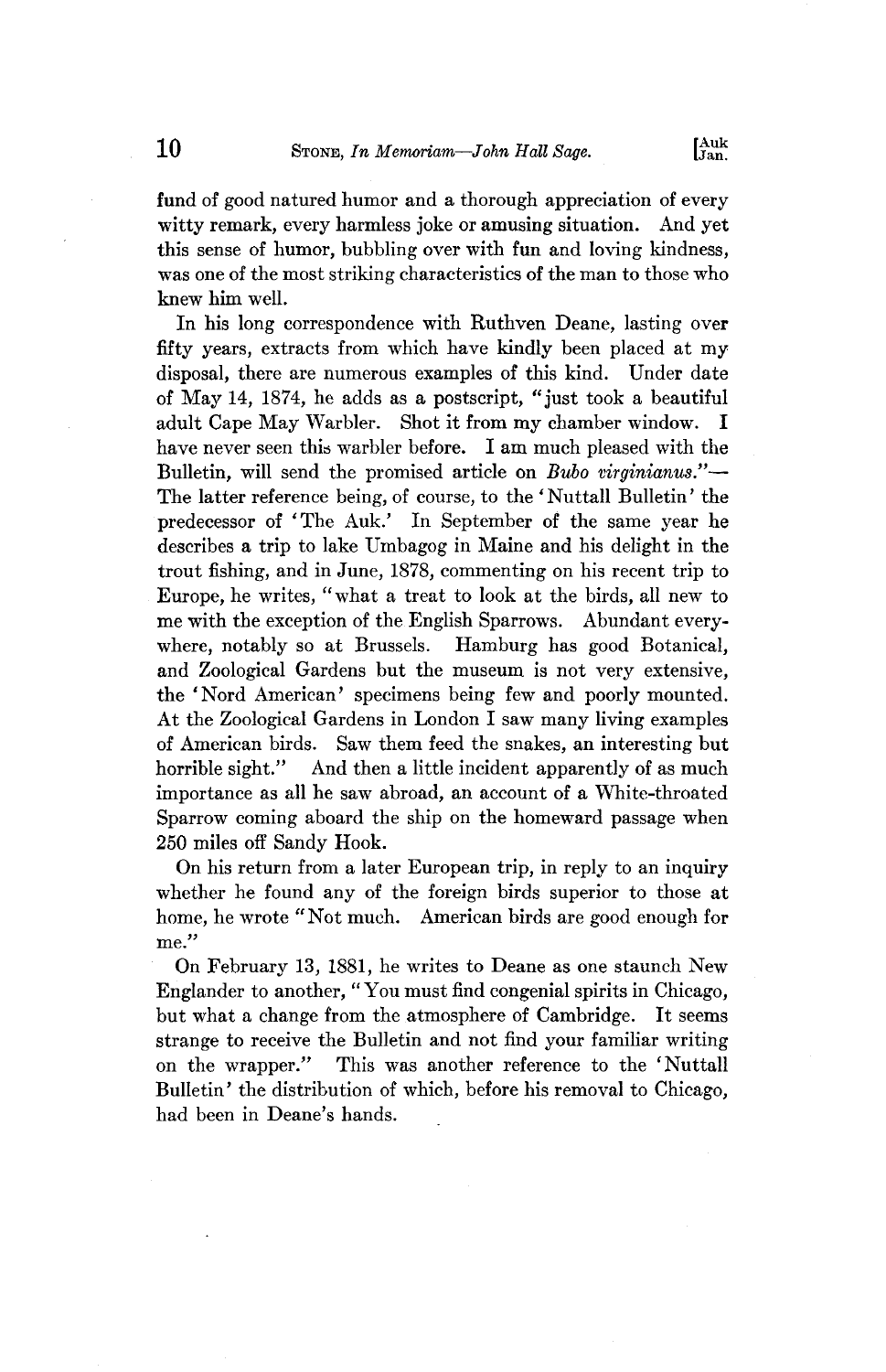**In later letters received from Sage during our thirty-five years of correspondence, I find the same little postscript items, as, for instance, "Yesterday I made up the skin of a Jumping Mouse and the eat has just brought in another," and "A flock of Evening Grosbeaks came to my yard this morning and were feeding on the ground under a large maple tree on the back lawn. From force of habit I looked along the barrel of my collecting pistol and so added a new bird to my home list." Again, alluding to the new cover**  design of 'The Auk,' where a flock of the birds, instead of a single **one, was depicted, he writes, "The January 'Auk' was a good and**  I wish I might kill some of the extra birds on the **cover." Again he refers to a flock of Pine Finches in his yard, "a happy lot," and to the "big rusty Fox Sparrows scratching so vigorously among the leaves." At other times he is putting up a fine skin of a fox or admiring a specimen of the marbled salamander which someone had brought in to him.** 

**In other letters he says, "the Connecticut Botanical Soeiety will have a field meeting in Middletown. I am to act as guide. They want to collect Arenaria groenlandica. This is the only station in Connecticut" and again, "I start at 6.30 in the morning on a trip to the northern part of the state. Several sphagnum bogs up there need attention."** 

**From these excerpts it can be seen that his interest was not entirely limited to the birds for he was well acquainted with all of the terrestrial vertebrates of Connecticut as well as the plants.** 

**While he had about decided that it would be impossible to take a vacation in 1898 he received Dr. Merriam's invitation to join his Mt. Shasta expedition and was fortunately able to make satisfactory business arrangements so that he could accept. His letters telling of the proposed trip are almost boyish in their**  "As I've never been to the Pacific Coast," he **writes, "everything will be new to me. Won't we have a grand time?" and then from the camp on Mt. Shasta came this interesting ]etter:** 

**"We reached Sisson July 14, having had a delightful trip across the continent much of the way over the Canadian Pacific Railroad,**  Mr. F. V. Coville the Government botanist joined us at Chicago **and traveled with us as far as Portland, Oregon.**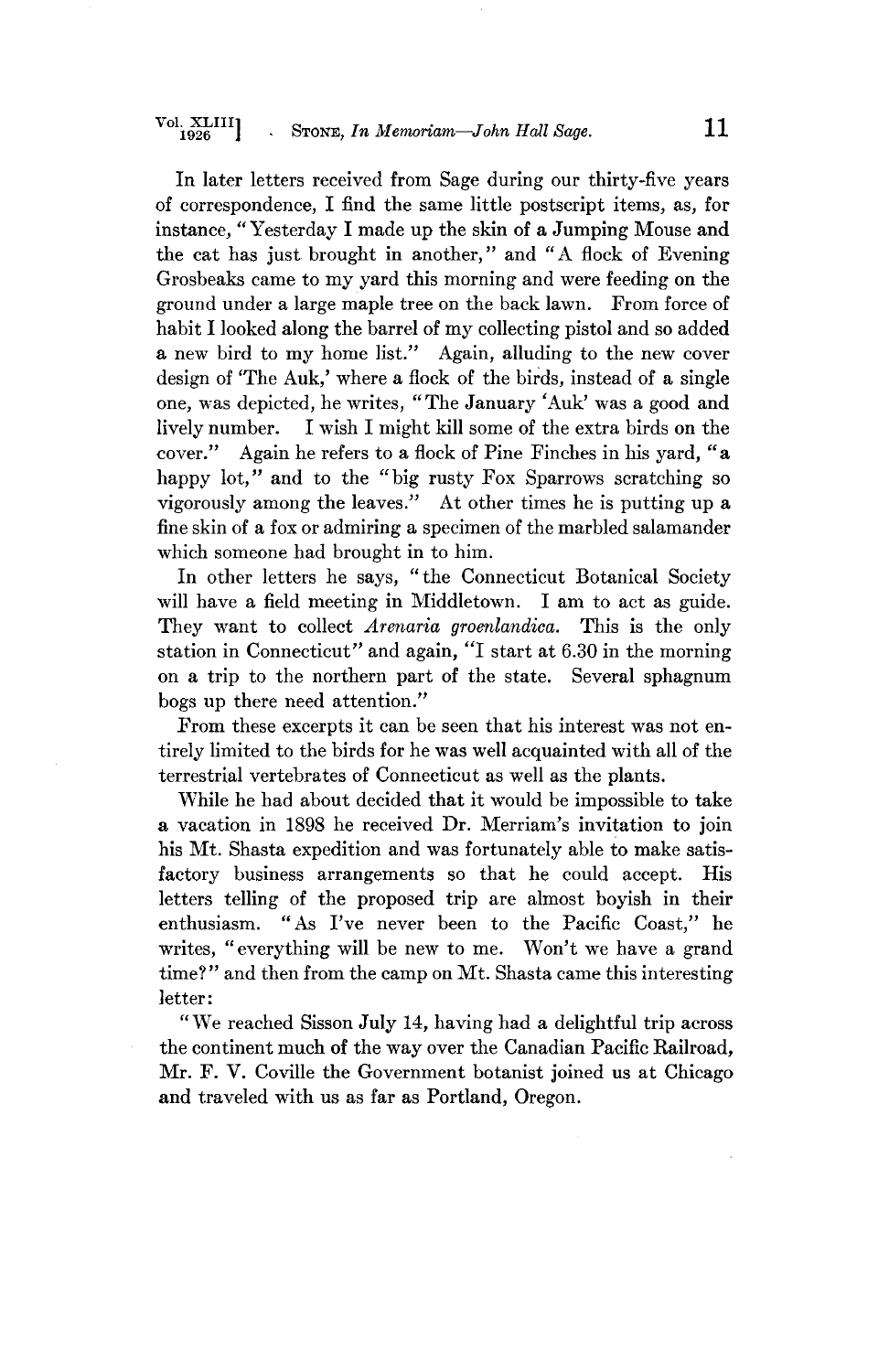**"July 15 we came up the mountain to an elevation of 5750 feet and camped at Wagon Camp, so called as it is as far up the mountain as a person can go with a wagon. Miss Merriam and I went out to study the birds each day and what fine tramps we had. She has had experience on the Pacific coast but nearly all of the species were new to me. The Olive-sided Elycatcher is common there, the same as I find it in Maine. The Chickadee is different from the one in the East and I wish you could have seen the Hummingbirds. The White-headed Woodpecker was a conspicuous bird, also the Pileated.** 

**"We moved to this altitude, 7700 feet, August 1. Many birds found below are not seen here, and it is interesting to note where the change occurs. Clarke's Crows are common here, coming about the camp for food and remind one of the Canada Jays at my Maine camps. Juncos, different from ours, are here, any quantity of Chickadees and Red-breasted Nuthatches, Steller's Jays, etc. I have taken several Warblers but as they are young birds it is difficult to identify them until I get home. One species of Hummer is here in numbers; they are partial to the Castilleja or Painted Cup, which flower is now in full bloom in the small meadows on the mountain.** 

**"Yesterday Imade up the skin of a Rock Wren that was shot at an elevation of 9800 ft. One of these birds lives near our camp and I see the Water Ouzel occasionally on Squaw Creek. Everything is moved with pack horses, and we have taken some interesting horse-back rides up the mountain to 9300 ft. It is wonderful how these horses can climb so readily over the broken lava. I am always glad to get back alive.** 

**"We do not have a tent, but sleep on the ground in sleeping bags, convenient and perfectly comfortable. Presume I shall want to spend the night on the lawn when I reach Connecticut."** 

**While he had been unable to join the A. O. U. excursion to California in 1903, on account of poor health, he was one of the party to cross the continent in 1915 to attend the first regular meeting to be held on the Coast, and had the satisfaction of seeing the Grand Canyon, a pleasure which he had been looking forward to for**  It was the writer's privilege to be with him on this **occasion, and a morning tramp with him along the rim of the**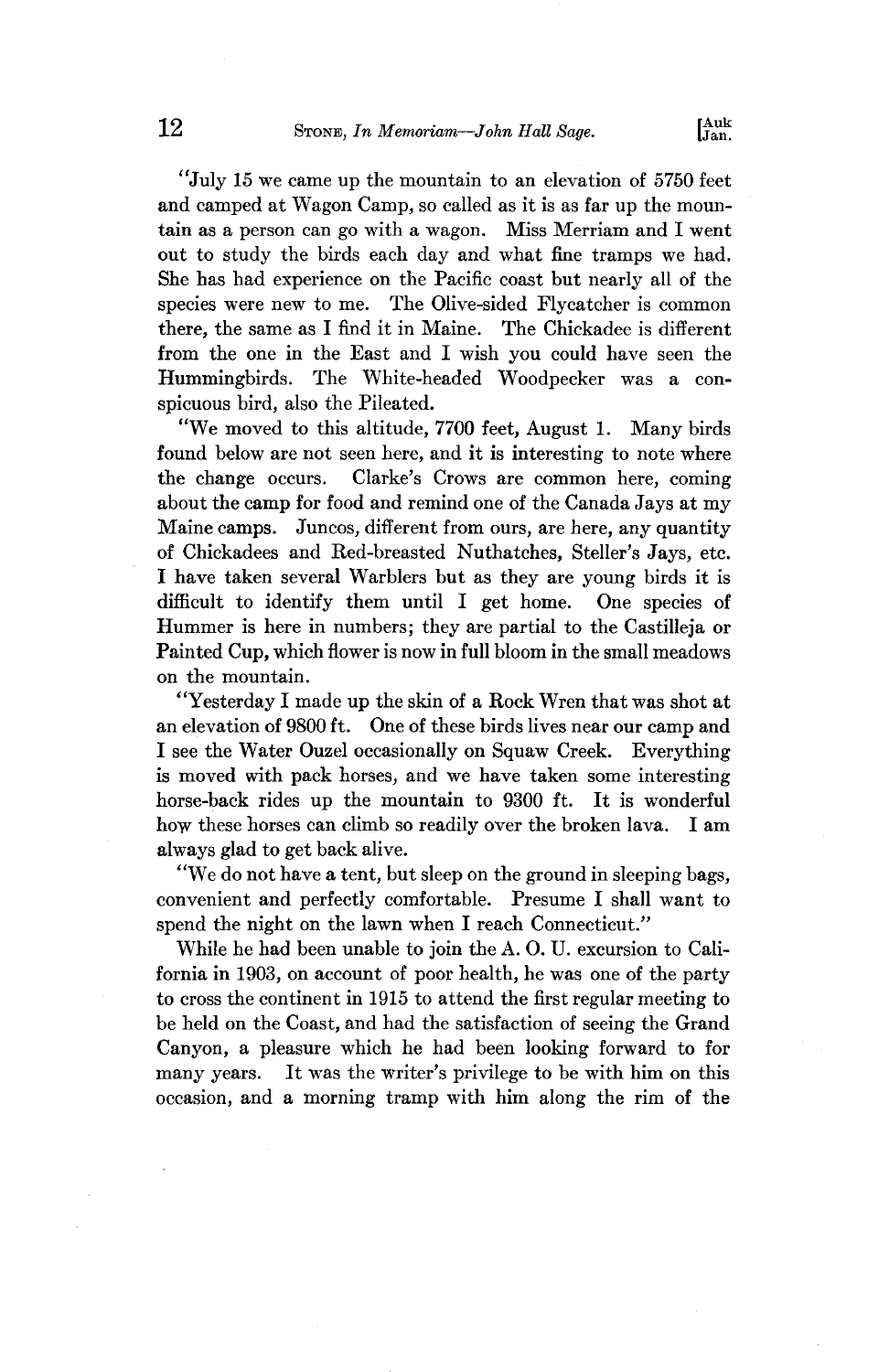**Canyon, encountering birds new to both of us at almost every step,**  and Sage's contagious enthusiasm, will always remain as cherished **memories.** 

**The Maine woods were his chief delight, ever since his first visit to Moosehead Lake in 1866, and every year that it was possible, he made the trip. Writing from camp on July 9, 1896, he says: "We reached here after a twenty-mile canoe trip from the head of Moosehead Lake and shall be in camp for about three weeks. My usual practise is to stay about two days in a place and then move on, something like a circus. By this method we cover much country and see many interesting things. I have a cousin with me whose tastes are similar to my own, and three guides. We expect to have a hard trip but I am always enthusiastic about this country. In fact I'm a perfect crank on the state of Maine." And when he returned hewrote again,"I am glad you enjoyed Thoreau's 'Maine Woods,' it's a book that never grows stale. The region has changed somewhat since his day but is still the most fascinating country that I ever found. We had a delightful trip and did not return until August 1. I made many observations on birds. The summer song of the Pine Grosbeak was new to me, they also give the whistle so familiar to us in the winter. The White-winged Crossbills were singing continually, confiding little birds coming to feed within a few feet of us and uttering their sweet note, a sort of trill growing louder until the end. The Red Cross bill was common and the Water-Thrushes abundant everywhere along the streams. I saw a White-throated Sparrow carrying food for its young and tried to find the nest, but ran into the dwelling place of some yellow hornets and was obliged to retreat. A Loon on her nest was an interesting sight. We saw 312 deer and 15 moose. The latter are big awkward animals but there is a fascination about studying them and my note book is filled with items about them. The trout fishing was excellent. How you would have enjoyed the canoe trip through Chase's Rapids, several miles of rapid water. It is a little dangerous I will admit, but very exciting." Then in a postscript, he says, "As I have not said much about Maine in this letter, I wonder if you have read' A Moosehead Journal,' by James Russell Lowell?"** 

**Apropos of his sense of humor which is in evidence in most of his**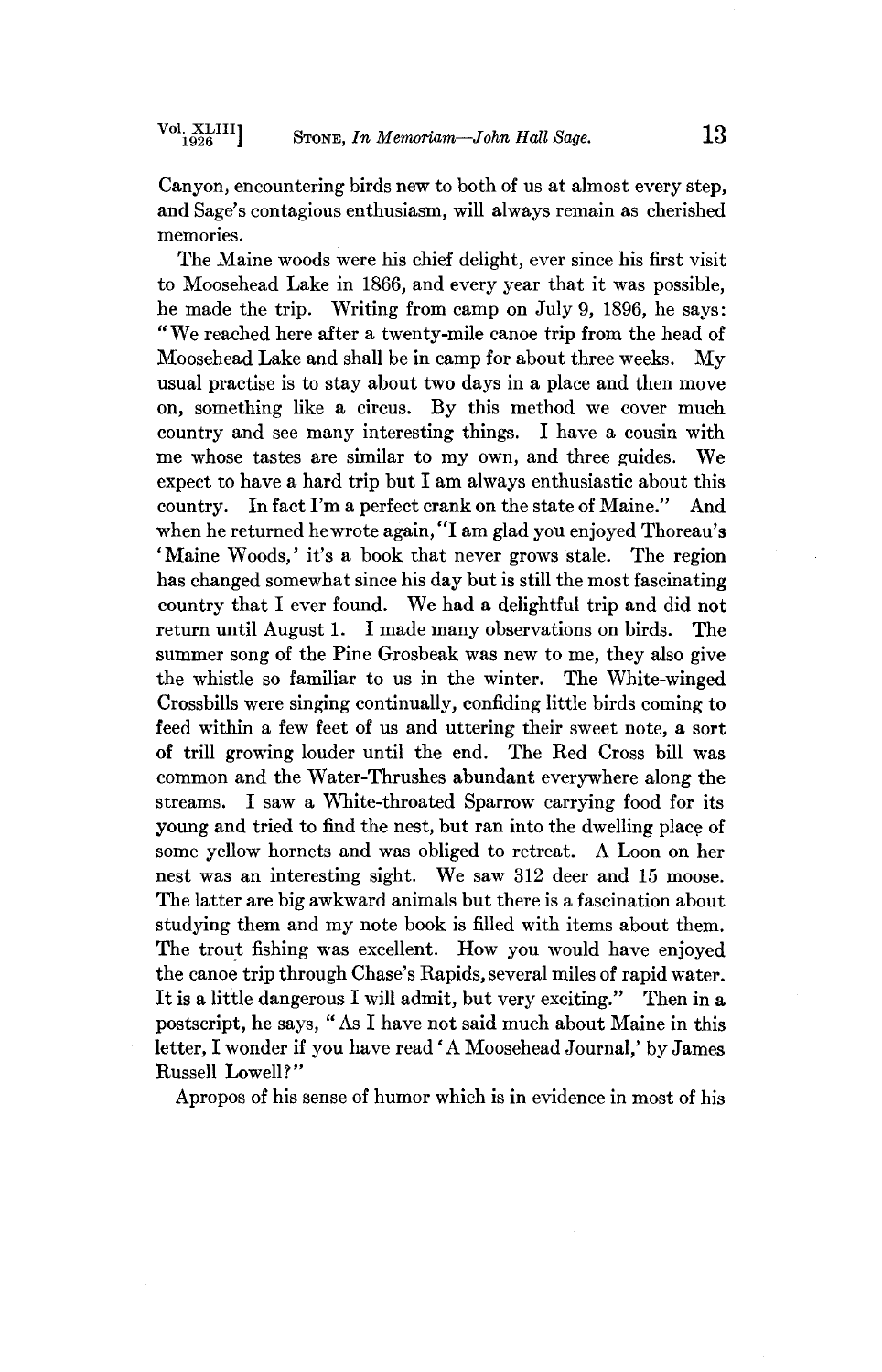**letters, there was at the close of the Chicago meeting a proposal from an enthusiastic historical party to visit the birthplace of Robert Kennicott, the pioneer Illinois ornithologist, and Mr. Sage was persuaded to join them. He asked a friend to cash a check for him in case additional funds might be needed and upon his return home wrote "I did not have to use it, but was afraid it might be needed if, after seeing Kennicott's birthplace in Illinois, they might suggest going to Alaska to see where he died!" Again, after being elected to a position of honor and responsibility in another field of activity, he writes: "I never seem to get an office with a salary."** 

**Mr. Sage was of an extremely generous nature and seemed never happier than when able to do some favor for a friend while in an unassuming way he performed many acts of charity. On the occasion of one of his first visits to Philadelphia he looked over the**  writer's ornithological library, then of very limited extent, and **made mental note of the fact that he lacked the first and second volumes of 'The Auk,' then virtually out of print and obtainable onlywith full sets. Next Christmas the two volumes in the original parts came to me with a card reading "I have fed these birds for many years and think they are in proper condition for your Christmas dinner. Please accept them with my compliments." This was a delightful surprise and it would have been hard to find a more acceptable Christmas gift for a young ornithologist.** 

**Sage was extremely kind hearted not only to children and to his fellow men but to animals as well, and shows much feeling in a letter written to a friend while he was traveling in Europe: "I wish to tell you," he writes, "of the loss I have sustained. Have just heard from home that my old horse, Bill, is dead. He was the pet of the family. I purchased him in May, 1874, and we have lived together ever since. He was over thirty years old but had not been harnessed for five years. I had a place for him to run in a lot near my house. In his younger days he was fond of going after birds and would allow me to walk along beside him and almost rest my gun on his back as I shot. He would take cookies from my lips and seemed like one of the family in many ways." And then as if a little embarrassed by this show of feeling he adds: •' but enough of this."**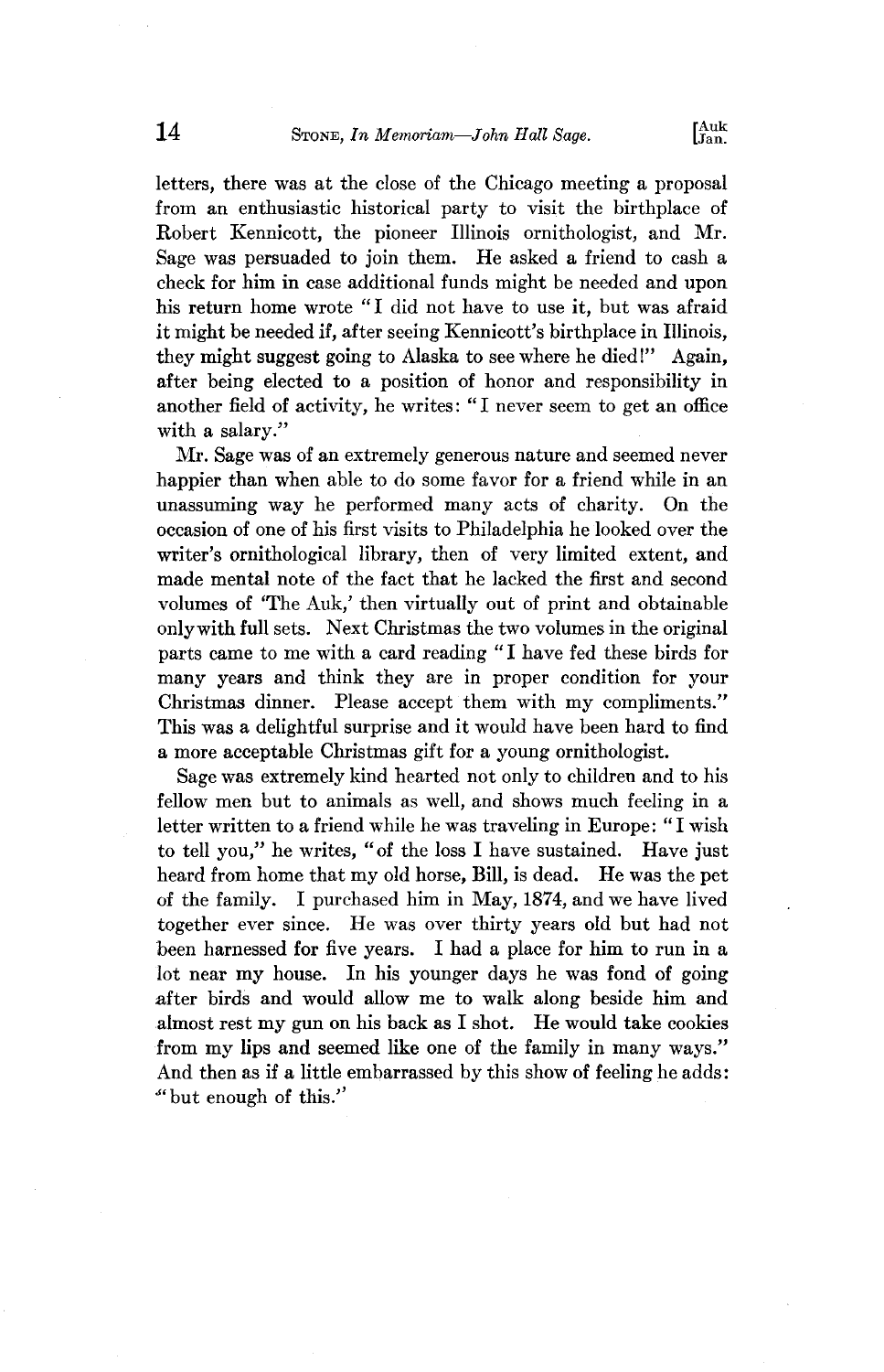**It has been often said that the best part of a scientific meeting is the time before, after, and between the sessions, when members can get together for informal and social discussion and I am sure that these periods during the A. O. U. meetings were always enjoyed to the full by Mr. Sage. Papers and technical discussions are usually printed, and we can study them at our leisure but the personal contact with men of kindred tastes, the delightful exchange of ideas and experiences, the witty remarks and retorts can only be had at these informal meetings. With a full realization of this**  fact Dr. A. K. Fisher has arranged many gatherings of scientific **men in Washington which were entirely devoted to this sort of social intercourse. Two of the most notable of these, held at the Field Naturalists' Clubhouse at Plummet Island in the Potomac, were in celebration of the seventieth and seventy-fifth birthdays of Mr. Sage. The first was somewhat in the nature of a surprise party as the guest was invited to spend his birthday with Dr. Fisher and to visit the island, where to his astonishment there soon assembled seventeen of his fellow ornithologists, some of whom had journeyed from other cities in order to be present. While it was a pleasure for the latter to pay a tribute to the man, it was a further pleasure to have him write, upon returning home, with his characteristic thoughtfulness and sincerity, "I appreciate more than I can express in words your great kindness in going to Washington on the 20th to be present at the festivities. It was awfully**  nice of you to leave your office for such an occasion."

**Another opportunity to pay a deserved tribute to Mr. Sage occurred after the San Francisco meeting in 1915, when in dosing the minutes of the Council for the previous meeting he modestly stated that with that session the secretary had completed 25 years of continuous service. While nothing was said at the time, those present agreed that something should be done to commemorate this service, and it was finally decided to have each Fellow and Retired Fellow of the Union write him a short note of eongrtaulation on uniform sheets provided for the purpose and to have the whole set of letters bound up with an appropriate title page designed by Mr. Fuertes. This was done, the last of the fifty-two letters coming in from McGregor in the Philippines in time to have the book ready for shipment by Christmas.**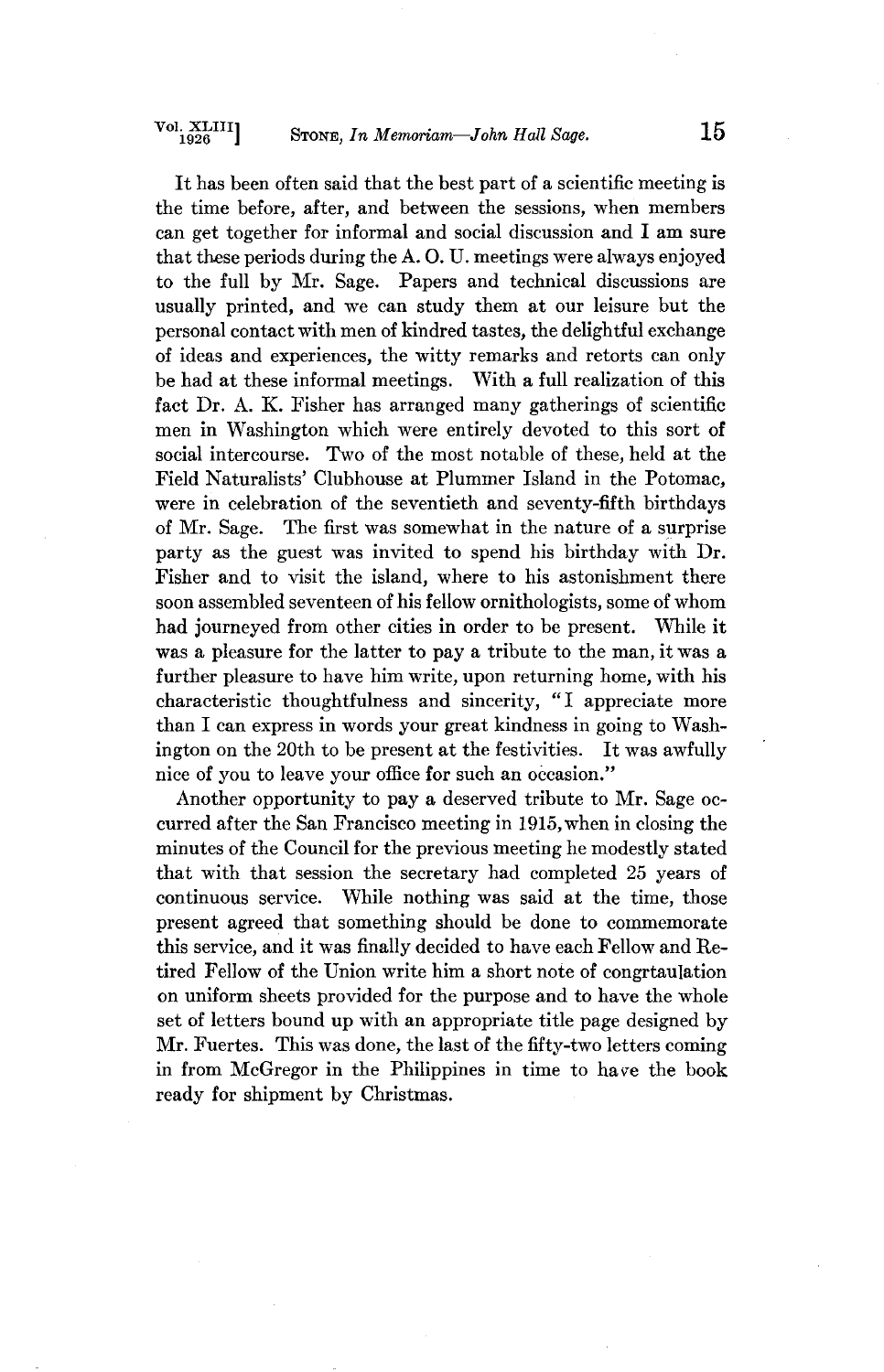**The recipient had evidently never given his statement of service another thought, nor had he been aware that anyone else had done so. Such service seemed to him simply a matter of course and his note of December 26, 1915, leaves no doubt but that the action of the Union was completely and characteristically unexpected. "Words fail me to express my feeling of gratitude for your cordial letter transmitting the beautifully gotten-up album containing messages from all the Fellows of the A. O.U. I never was more surprised in my life and am sure that I do not deserve such a tribute."** 

**Never overly robust, Mr. Sage, by careful dieting and regular exercise, was nevertheless always able to enjoy rather strenuous outdoor tramping and camp life, although there were times when he had to forego his trip to the Maine woods, and letters in which he complained of the diffleulty of shaking off colds and other ailments. Once, too, he writes: "The doctor says I must take life easier and I am planning to give up several outside interests and devote myself entirely to banking and the robbing of birds' nests l"** 

**The past summer, however, found him keen for his trip to the north woods and by August he was in camp at Big Lyford Pond. Here he experienced a painful abdominal trouble, which necessitated his removal to the Boston General Hospital. A preliminary operation gave him relief, and a further one was planned as soon as he had regained his strength. While here, Mr. Sage was delighted by visits from two of his old friends, Ruthyen Deane and Rev. Arthur T. Gesner, who happened to be in Boston, and the latter has informed me that he found him in his usual cheerful frame of mind. He was considered out of danger and his condition improved daily until August 16, when embolism suddenly occurred in his chest which caused his death.** 

**Such is an outline of the life and activities of an exceptional charaeter--a man who, while he attained the highest position of trust and honor in his chosen field of business activity, yet found time for helpful labors in religious and charitable organizations, and throughout his long life constantly cultivated a deep interest in natural history, not only developing a systematic knowledge of the vertebrate animals and plants of his state but an appreciation and reverence for the beauty and poetry of wild nature. And in all these fields his earnestness of purpose brought to him rewards**